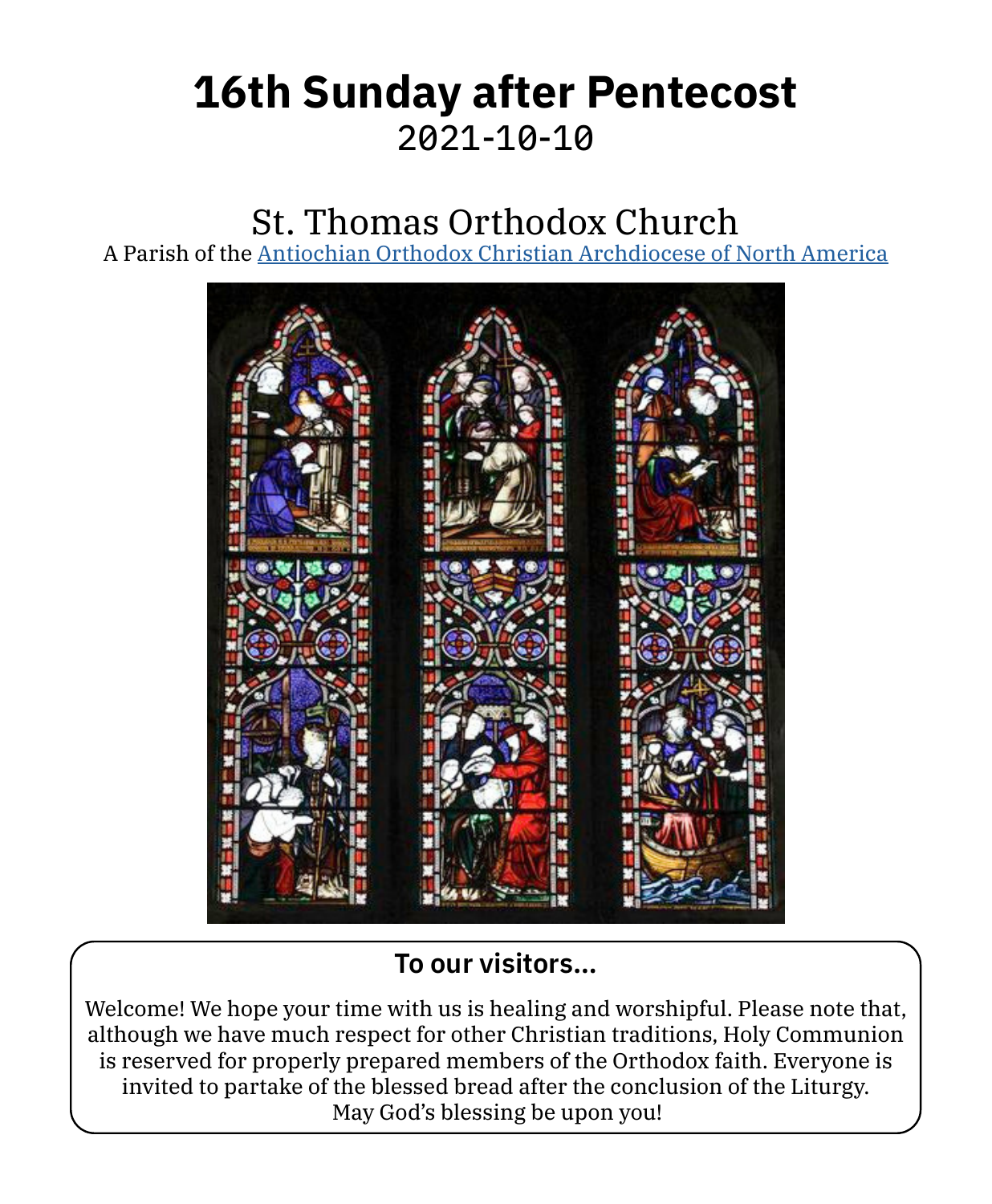# **Hymns in Today's Liturgy**

### **Resurrectional** *Apolytikion* **(Tone 7)**

Thou didst shatter death by Thy Cross, Thou didst open paradise to the thief; Thou didst turn the sadness of the ointment-bearing women into joy. And didst bid Thine Apostles proclaim a warning, that Thou hast risen O Christ, granting to the world the Great Mercy.

### *Apolytikion* **of SS. Eulampios & Eulampia (Tone 4)**

Thy Martyrs, O Lord, in their courageous contest for Thee received as the prize the crowns of incorruption and life from Thee, our immortal God. For since they possessed Thy strength, they cast down the tyrants and wholly destroyed the demons' strengthless presumption. O Christ God, by their prayers, save our souls, since Thou art merciful.

### *Apolytikion* **of St. Thomas (Tone 3)**

O Holy Apostle Thomas, intercede to the merciful God, that He grant unto our souls forgiveness of sins.

#### **Ordinary** *Kontakion* **(Tone 2)**

O protection of Christians that cannot be put to shame, mediation unto the Creator most constant, O despise not the suppliant voices of those who have sinned; but be thou quick, O good one, to come unto our aid, who in faith cry unto thee: Hasten to intercession, and speed thou to make supplication, thou who dost ever protect, O Theotokos, them that honor thee.

# **Epistle**

### **II Corinthians 6:1–10**

Brethren, since we are fellow workers, we entreat you also not to receive the grace of God in vain. For He says, "At an acceptable season I hearkened unto thee, and in a day of salvation I helped thee"; behold, now is "the acceptable season"; behold, now is "the day of salvation"; giving no occasion of stumbling in anything, that the ministry is not blamed, but in everything commending ourselves, as ministers of God, in much patience,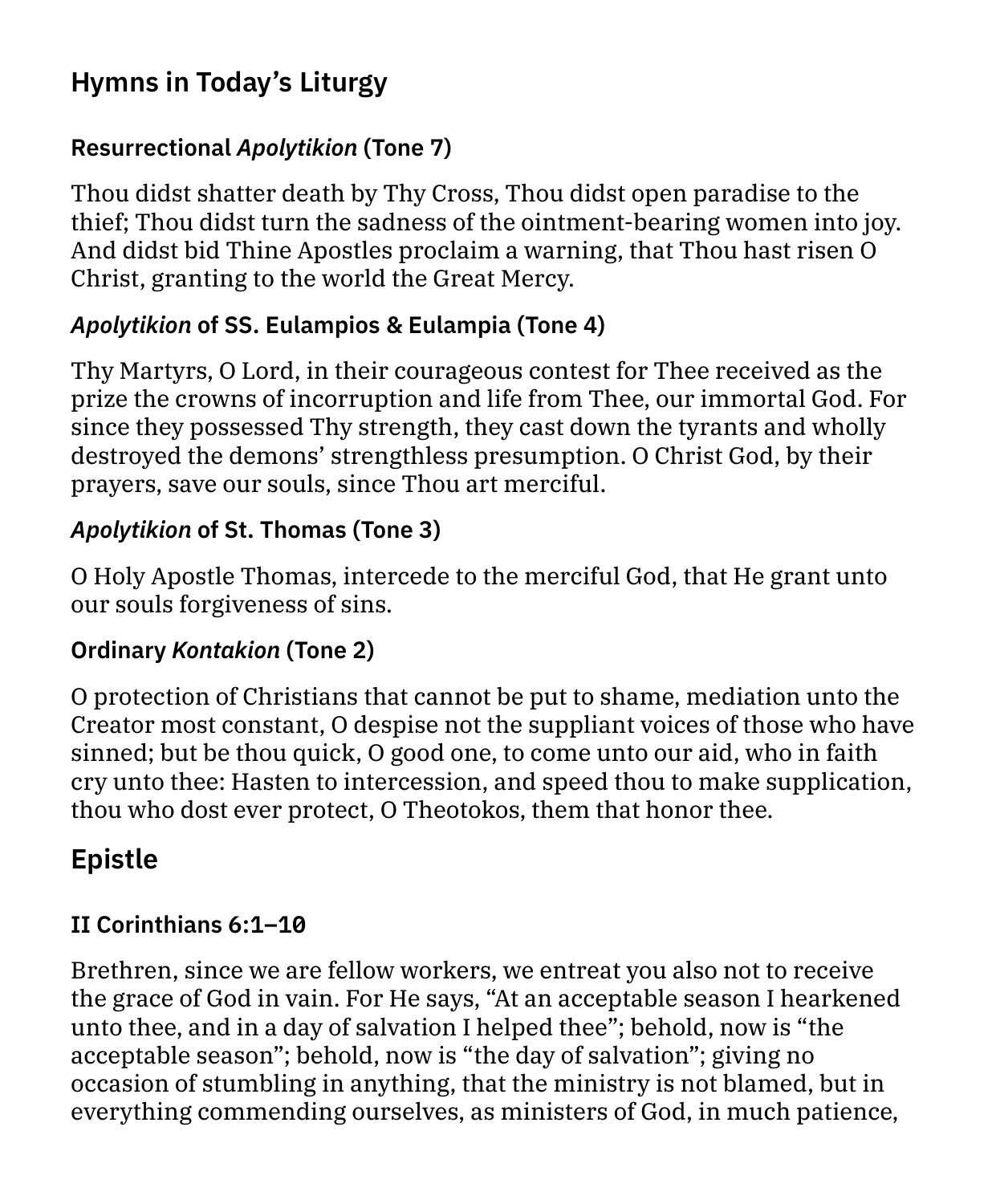in afflictions, in necessities, in distresses, in stripes, in imprisonments, in tumults, in labors, in vigils, in fasts, in purity, in knowledge, in longsuffering, in kindness, in the Holy Spirit, in love unfeigned, in the word of truth, in the power of God; by the weapons of righteousness on the right hand and on the left, by glory and dishonor, by evil report and good report; as deceivers, and yet true; as unknown, and yet well known; as dying, and, behold, we live; as chastened, and not killed; as sorrowful, yet always rejoicing; as poor, yet making many rich; as having nothing, and yet possessing all things.

# **Gospel**

### **Luke 7:11–16**

At that time, Jesus went to a city called Nain, and many of His disciples and a great crowd went with Him. As He drew near to the gate of the city, behold, a man who had died was being carried out, the only son of his mother, and she was a widow; and a large crowd from the city was with her. And when the Lord saw her, He had compassion on her and said to her, "Do not weep." And He came and touched the bier, and the bearers stood still. And Jesus said, "Young man, I say to you: arise." And the dead man sat up, and began to speak. And Jesus gave him to his mother. Fear seized them all; and they glorified God, saying, "A great prophet has arisen among us!" and "God has visited His people!"

# **Synaxarion**

On 10 October, in the Holy Orthodox Church, we commemorate the Holy Martyrs Eulampios and Eulampia at Nicomedia

> Although Eulampia died before beheading, in beheaded Eulampios' crowns she shareth. On the tenth they felled Eulampios and sister Eulampia.

At the time of a vicious persecution of Christians ordered by the Emperor Maximian (286-305), some of the faithful of Nicomedia fled the city. Eulampios saw the imperial decree stuck onto a wall, and, laughing at it, took it down and tore it up. He was immediately brought to trial for this. When the judge urged him to deny Christ, Eulampios began in return to